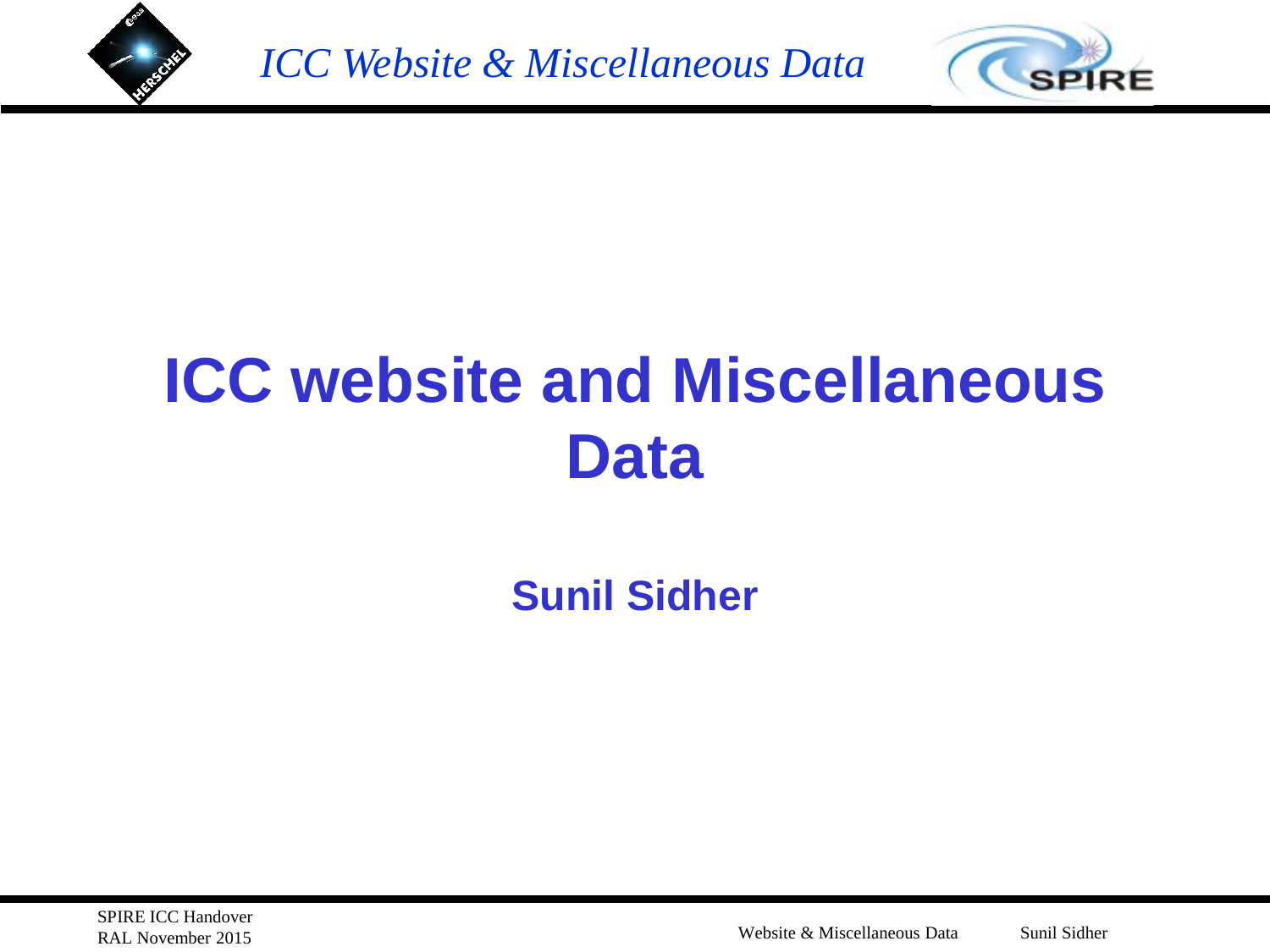



**SPIRE ICC Pages – <http://www.spire.rl.ac.uk/icc>**

#### **SPIRE ICC Homepage**

This is the ICC website - content is gradually moving to the Herschel TWiki...



"This is the ICC website - content is gradually moving to the Herschel TWiki..." - *has it moved?*

**Pipeline Description Documents** Daily Spectrometer Telescope RSRF Calibration Products **Calibration Trees** (Product Definitions) **ICC Meeting Minutes**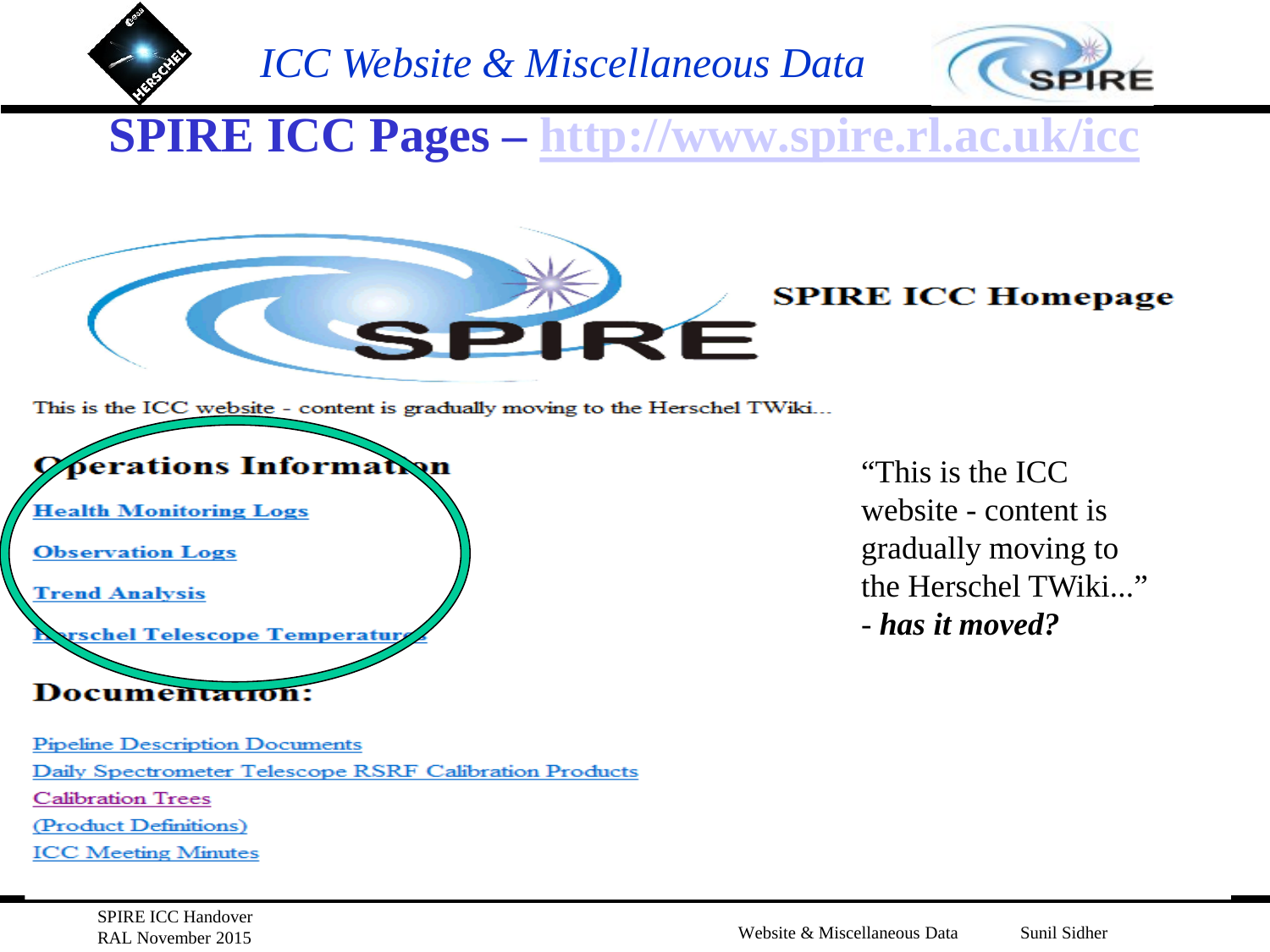



# **Health Monitoring Logs -1**

#### **SPIRE Instrument Health Monitoring**

Health Monitor Summary for each operational day

| <b>Operational Day</b> | <b>Start Time</b>             | <b>End Time</b>                                        |
|------------------------|-------------------------------|--------------------------------------------------------|
| 1491                   | #12-06-2013 11:15:00 UTC      | #13-06-2013 09:05:00 UTC                               |
| 1490                   | #11-06-2013 09:05:00 UTC      | #12-06-2013 11:15:00 UTC                               |
| 1489                   | #10-06-2013 10:55:00 UTC      | #11-06-2013 09:05:00 UTC                               |
| 1488                   | #09-06-2013 10:45:00 UTC      | #10-06-2013 10:55:00 UTC                               |
| 1487                   | #08-06-2013 10:35:00 UTC      | #09-06-2013 10:45:00 UTC                               |
| 1486                   | #07-06-2013 10:25:00 UTC      | #08-06-2013 10:35:00 UTC                               |
| 1485                   | #06-06-2013 10:15:00 UTC      | #07-06-2013 10:25:00 UTC                               |
| 1484                   | #05-06-2013 10:05:00 UTC      | #06-06-2013 10:15:00 UTC                               |
| 1483                   | #04-06-2013 09:55:00 UTC      | #05-06-2013 10:05:00 UTC                               |
| 1482                   | #03-06-2013 09:45:00 UTC      | #04-06-2013 09:55:00 UTC                               |
| 1481                   | #02-06-2013 09:40:41 UTC      | #03-06-2013 09:45:00 UTC                               |
| 1480                   | #01-06-2013 09:44:24 UTC      | #02-06-2013 09:40:41 UTC                               |
| la ama                 | $\mu$ as an aasa aa solan uto | $\mu$ or on only on $\lambda$ $\lambda$ of $\mu$ $\pi$ |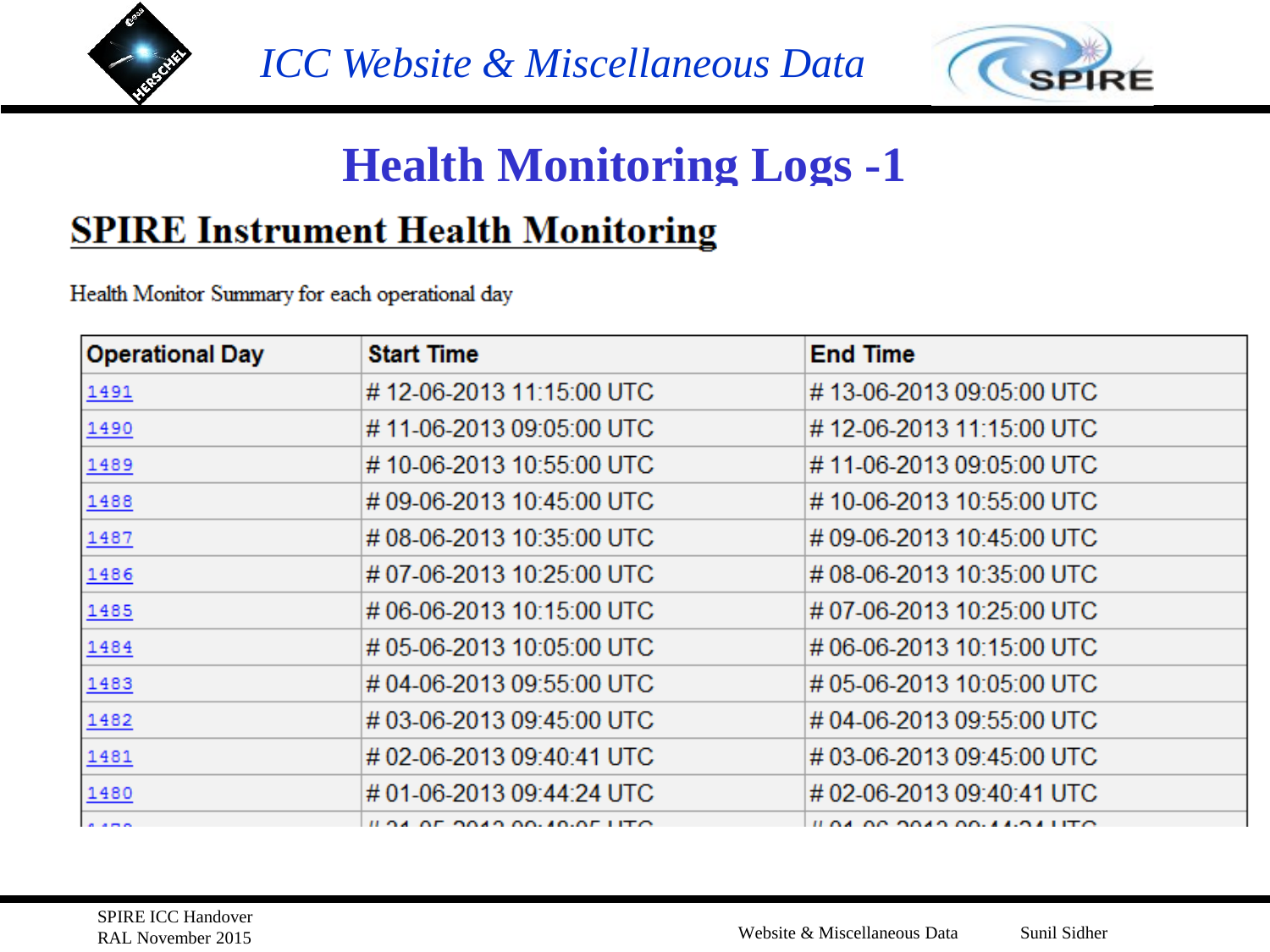



# **Health Monitoring Logs - 2**

```
# /disks/winchester1/ops/operations/logs/OD 1032/SpireOps HealthMon Summary OD1032 100312 v3.txt
# Observational day: 1032
# 10-03-2012 16:06:35 UTC
# to
# 11-03-2012 18:37:40 UTC
# log processed on 14-03-2012 07:57:01 UTC
# Database = ops 1@chesterfield
Health Monitoring Summary
**** Event Packet Summary ****
  Events (excl STEPs):
                           16
           Exceptions:
                            \overline{0}Alarms:
                            \Omega**** Telecommand Summary ****
  TC Acceptance failures:
                              \overline{0}TC Execution failures:
                              \overline{0}**** Transparent Packet Summary ****
  Number of Transparent Packets received: 0
**** Missing Packet Summary ****
  Nominal Housekeeping Packets =
                                       0 of 87098
              Critical Packets = 0 of 55028
       Photometer Science Data = \qquad 0 of
                                                 \overline{0}Spectrometer Science Data =
                                     0 of 1062456
        Subsystem Science Data =
                                       0 of 255961
```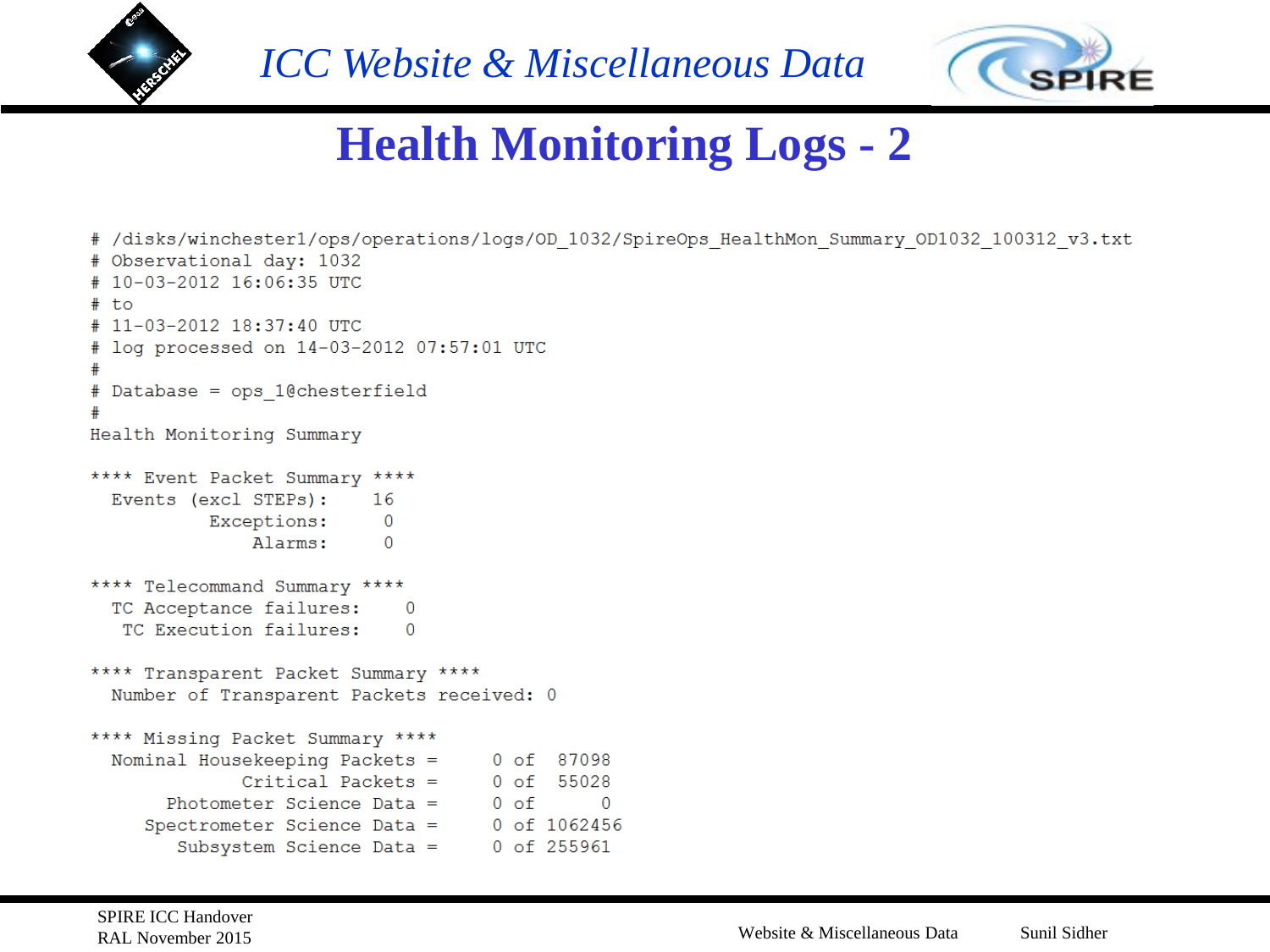



# **Health Monitoring - 3**

| Operational CHK Gaps<br><b>Day</b> | <b>Command</b><br><b>Failures</b>                   | <b>DRCU</b><br>Events |  | NHK Gaps PSD Gaps SSD Gaps SuSD Gaps | <b>Transparent</b><br><b>Packets</b> | <b>SMEC Open Loop Pkts</b> | <b>Memory Check Packets</b> |
|------------------------------------|-----------------------------------------------------|-----------------------|--|--------------------------------------|--------------------------------------|----------------------------|-----------------------------|
| 1491                               | CHK Gaps CommandFailures DRCUEvents NHK Gaps        |                       |  |                                      |                                      |                            |                             |
| 1490                               | CHK Gaps CommandFailures DRCUEvents NHK Gaps        |                       |  | SuSD Gaps                            |                                      |                            |                             |
| 1489                               | CommandFailures DRCUEvents                          |                       |  |                                      |                                      |                            |                             |
| 1488                               | CommandFailures DRCUEvents                          |                       |  |                                      |                                      |                            |                             |
| 1487                               | CommandFailures DRCUEvents                          |                       |  |                                      |                                      |                            |                             |
| 1486                               | CommandFailures   DRCUEvents                        |                       |  |                                      |                                      |                            |                             |
| 1485                               | <b>CHK Gaps CommandFailures DRCUEvents NHK Gaps</b> |                       |  | SuSD Gaps                            |                                      |                            | ProgramMemCheckPackets      |
| 1484                               | CommandFailures DRCUEvents NHK Gaps                 |                       |  | SuSD Gaps                            |                                      |                            |                             |
|                                    |                                                     |                       |  |                                      |                                      |                            |                             |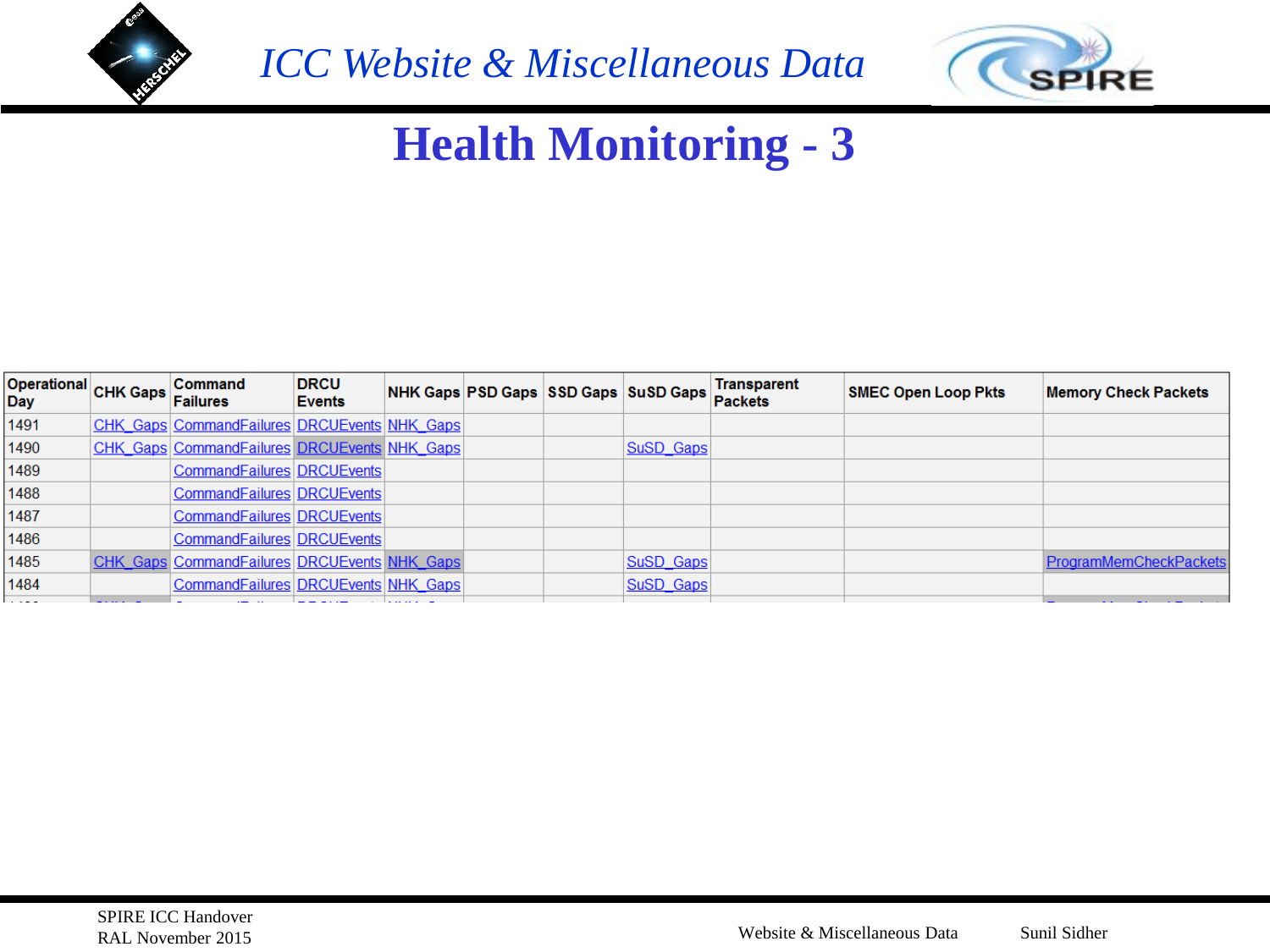



### **Trend Analysis**

#### OD 1390 - SUBKTEMP

Starts: 2013-03-03T13:43:07 TAI

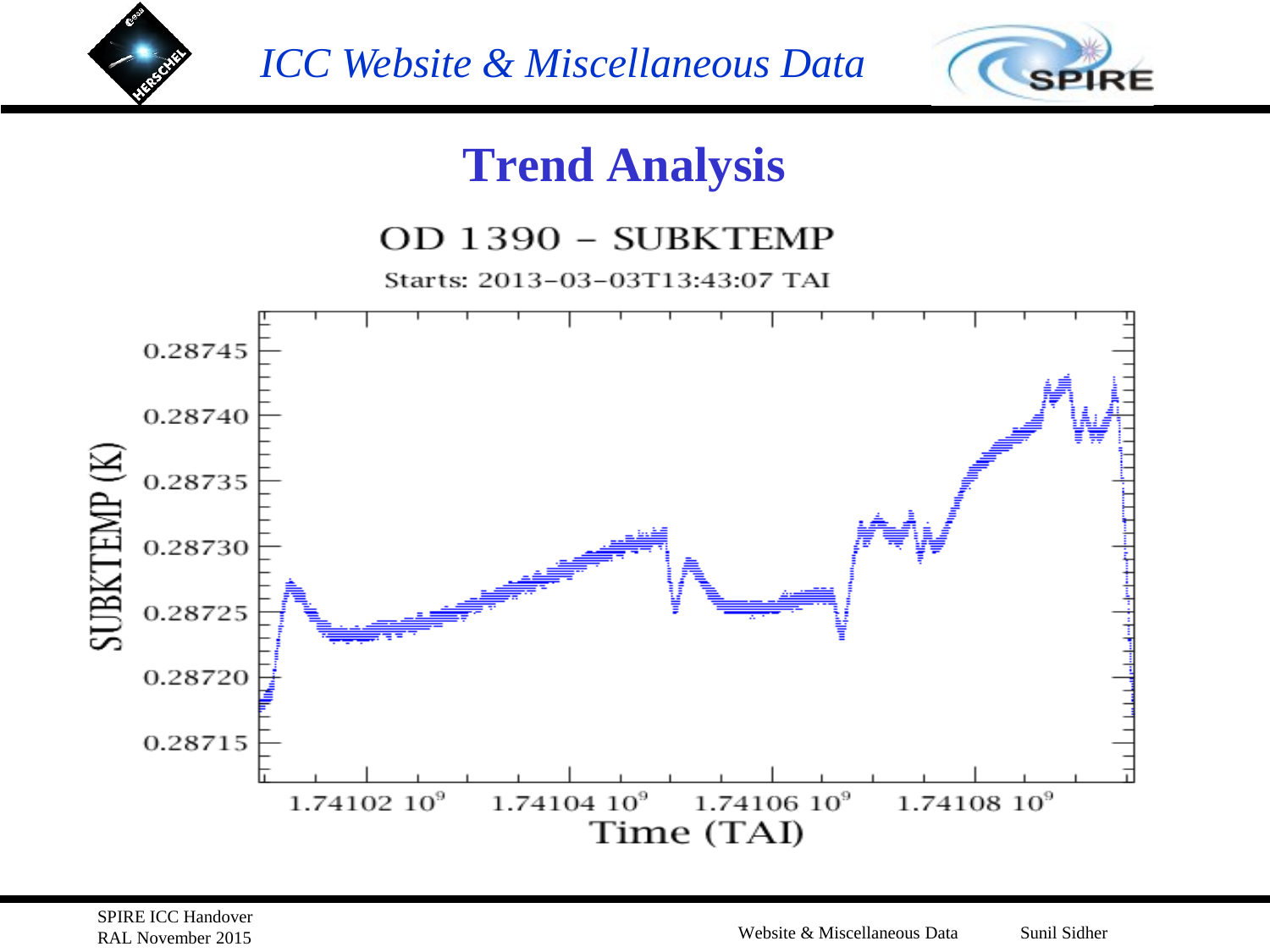



# **Telescope Temperatures**

| OD 1484 TelescopeTemp.csv | 160.4 kb |
|---------------------------|----------|
| OD 1485 TelescopeTemp.csv | 160.4 kb |
| OD 1486 TelescopeTemp.csv | 5.4 kb   |
| OD 1487 TelescopeTemp.csv | 2.4 kb   |
| OD 1488 TelescopeTemp.csv | 158.7 kb |
| OD 1489 TelescopeTemp.csv | 147.5 kb |
| OD 1490 TelescopeTemp.csv | 134.0 kb |
| OD 1491 TelescopeTemp.csv | 109.9 kb |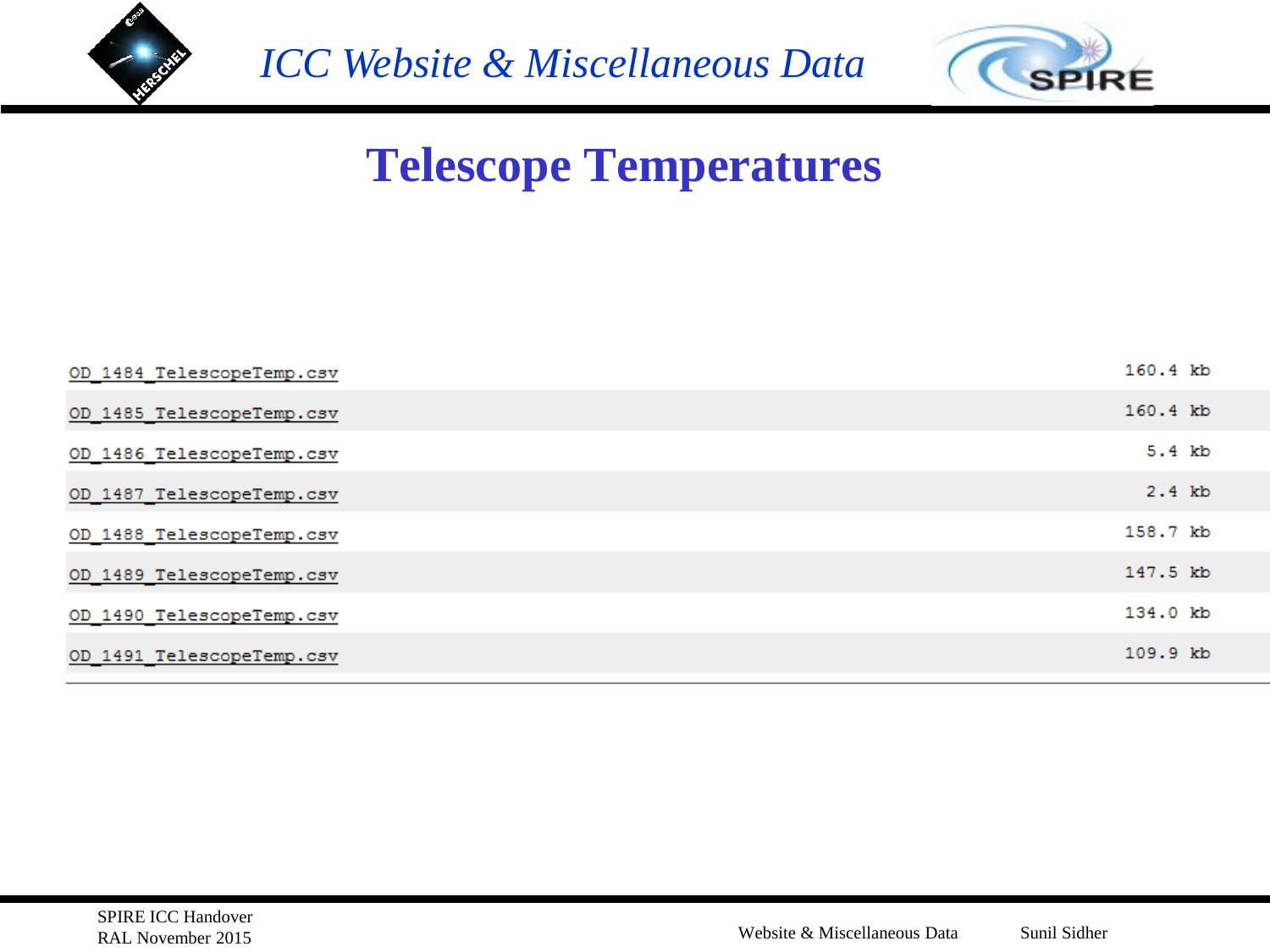



# **Operations Information & Tools**

### **Operations Information**

 $\triangleright$  Q – Is all this Operations Information required for the HSA?

### **Operations Tools**

- Health Monitoring Tools
- Observation Logging Tools Jython Scripts
- Trend Analysis Tools

All these tools rely on interrogating the SPIRE Operational Database (Versant)

# $\geq Q$  – Are these tools required for the HSA?

SPIRE ICC Handover RAL November 2015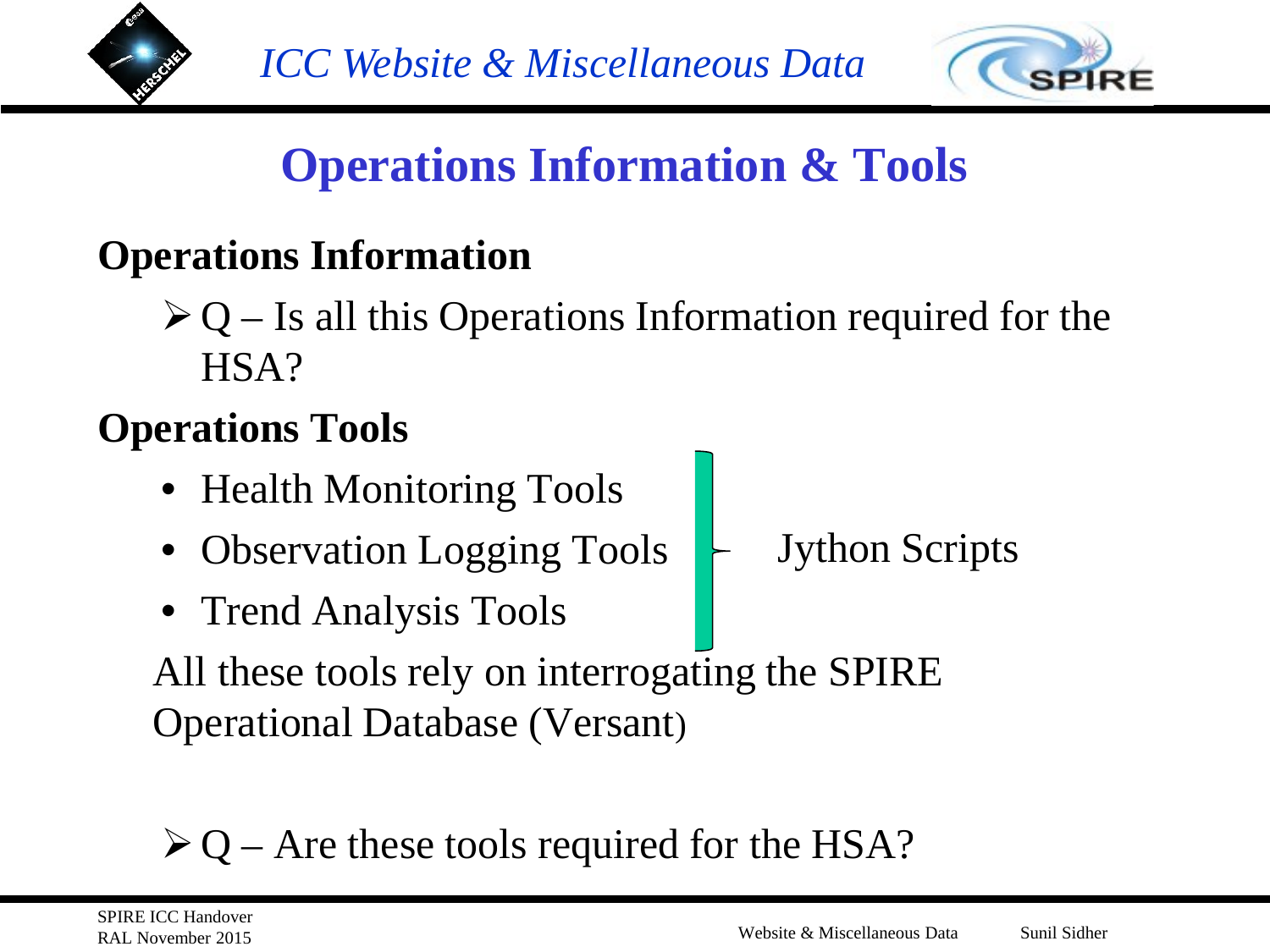



# **SPIRE Twiki Pages**

**Commissioning and PV Phase** 

#### **Operations**

- ICC Operations Manual
- SPIRE Instrument User Manual
- DataICD3.0.pdf: SPIRE Data ICD (Latest Version)
- ICC Interactions Document
- ∙ ∩n

. VM and OBS Table Versions Page

- SPIRE Mission Configurations Page for all Calibration & Astronomer MCs
- Operations T
- **Manual Commanding Log**
- Single Event Upsets in the OBS Program Memor
- Single Event Upsets in the OBS Tables
- Transparent<sub>-</sub>
- Chop-Jiggle coupling term
- SPIRE CCB: info and minutes
- ICC Testing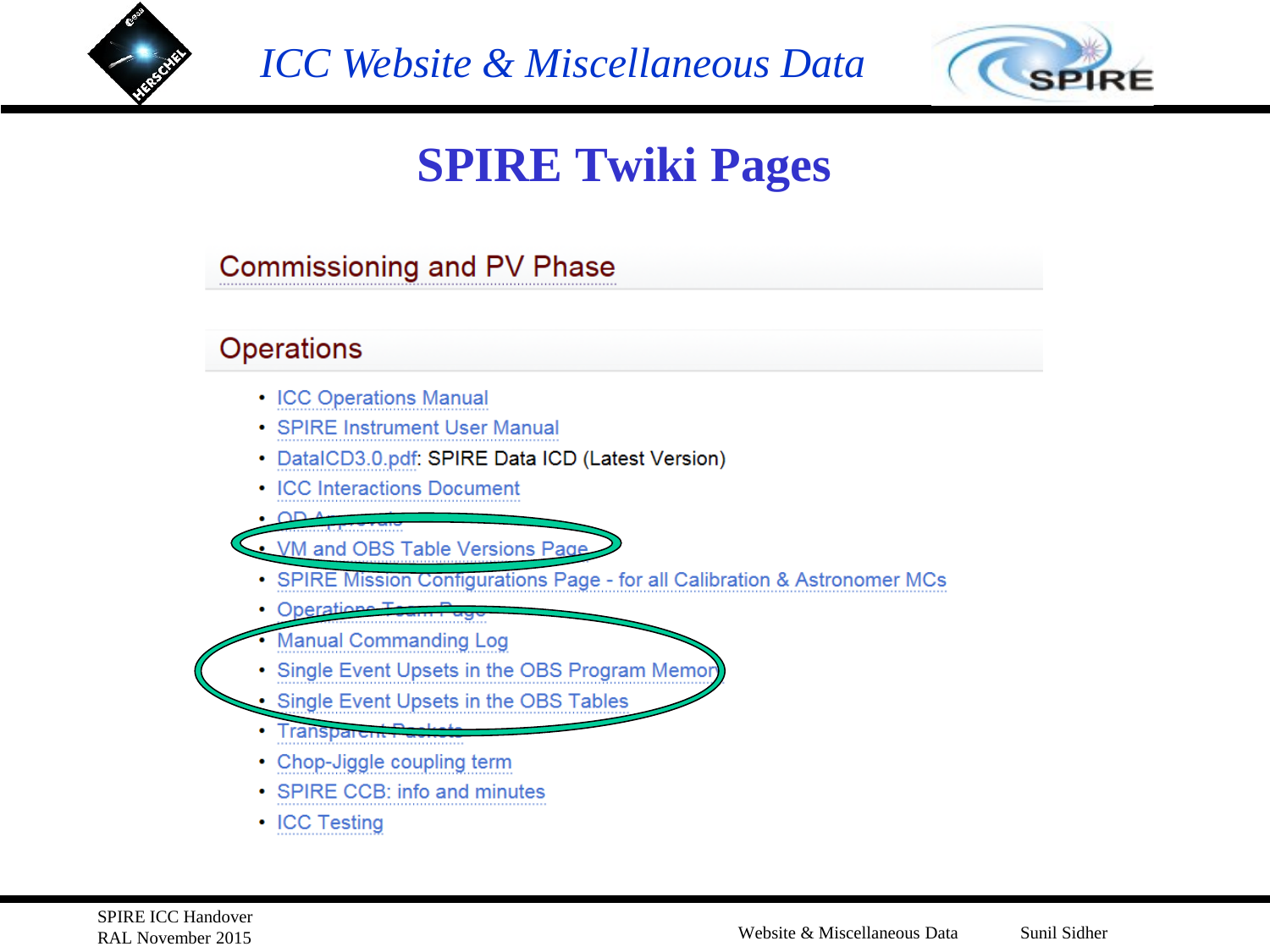



# **ILT/IST databases**

### $\triangleright$  See Wiki page

[http://herschel.esac.esa.int/twiki/bin/view/Spire/SpireDatab](http://herschel.esac.esa.int/twiki/bin/view/Spire/SpireDatabases) [ases](http://herschel.esac.esa.int/twiki/bin/view/Spire/SpireDatabases)

- $\triangleright$  These used to be systematically copied to the HSC
	- Are they still there?
	- Are they complete?
- $\triangleright$  Do we want this data for Herschel legacy?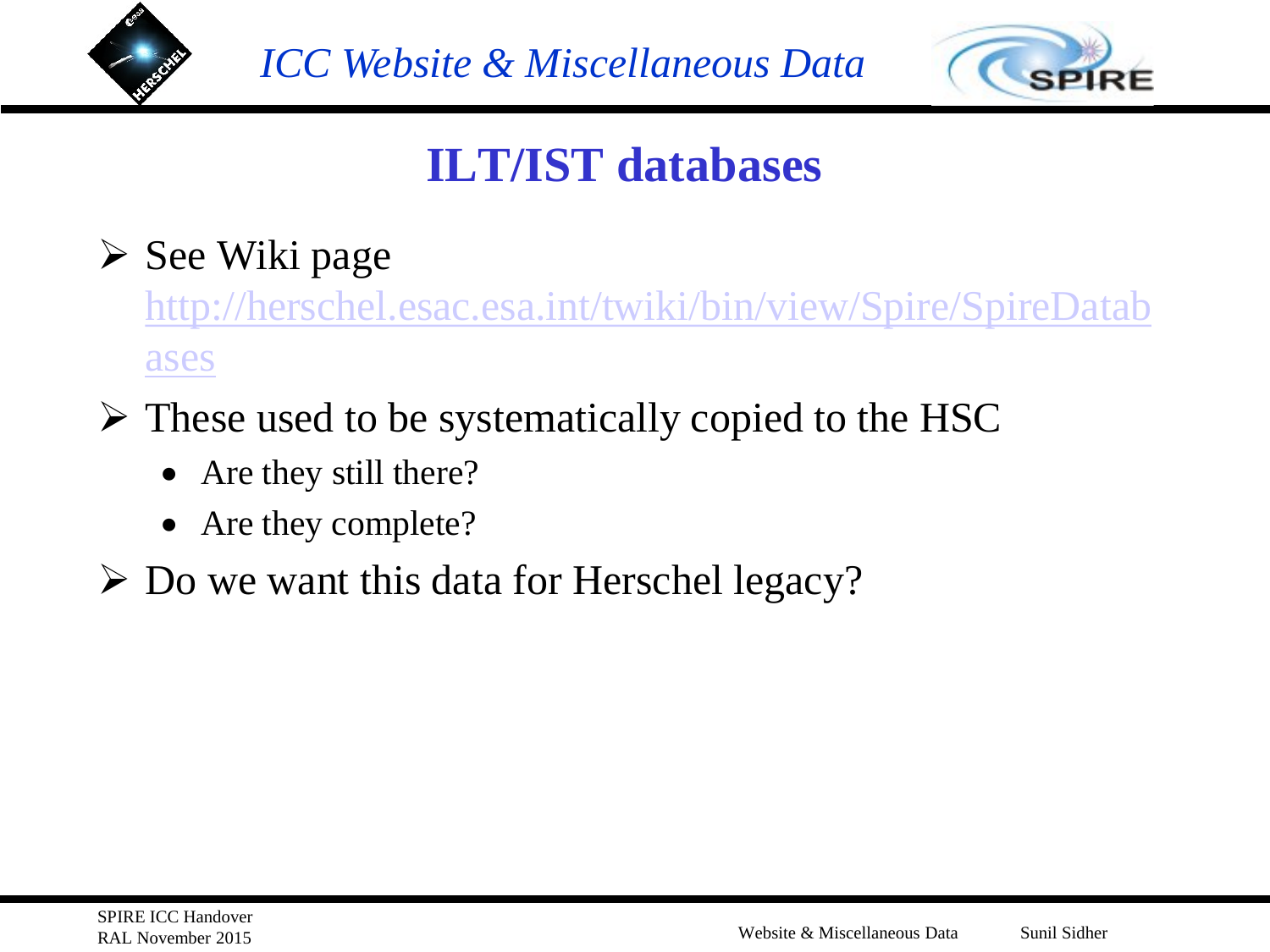



# **CDMS Simulator**

S/C simulator developed by SPIRE ICC for use by Herschel/Planck instruments

- $\triangleright$  Labview + C code
- $\triangleright$  Do we want this for Herschel Legacy?